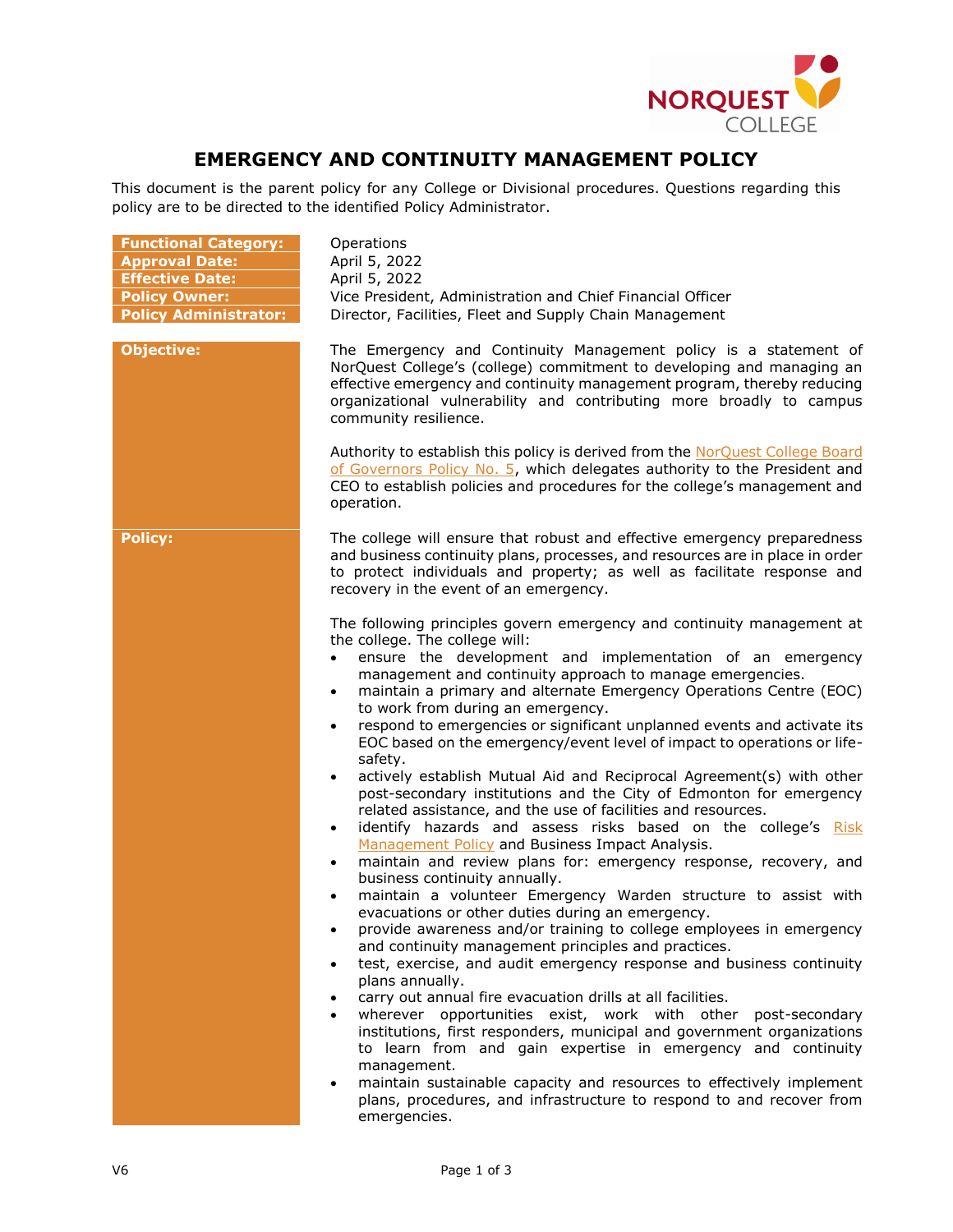

|                                                        | regularly communicate emergency preparedness and response, and<br>business continuity procedures to the college community.                                                                                                                                                                                                                                                                                                                                                                                                                                                                                                                                                                                                                                                                                           |
|--------------------------------------------------------|----------------------------------------------------------------------------------------------------------------------------------------------------------------------------------------------------------------------------------------------------------------------------------------------------------------------------------------------------------------------------------------------------------------------------------------------------------------------------------------------------------------------------------------------------------------------------------------------------------------------------------------------------------------------------------------------------------------------------------------------------------------------------------------------------------------------|
| <b>Definitions:</b>                                    | <b>Continuity Management:</b> the creation and validation of a process<br>describing how an organization will recover and restore interrupted essential<br>services. A clearly defined and documented process to recover identified<br>critical functions within a predefined timeframe in a predefined sequence<br>following a major disruption. Continuity Management will cover key<br>personnel, resources, services and actions to ensure continuity of the<br>organization's critical business.                                                                                                                                                                                                                                                                                                                |
|                                                        | <b>Emergency:</b> an incident or event that is outside the scope of normal<br>operations that requires prompt coordination of resources to protect the<br>health, safety or welfare of people or to limit damage to property and<br>environment.                                                                                                                                                                                                                                                                                                                                                                                                                                                                                                                                                                     |
|                                                        | <b>Emergency Management:</b> mitigating, preventing, preparing for, response<br>to, and recovery from incidents or situations that have the potential to<br>threaten life-safety or property and to minimize business interruption during<br>and after an emergency.                                                                                                                                                                                                                                                                                                                                                                                                                                                                                                                                                 |
|                                                        | <b>Emergency Operations Centre:</b> a room/space assigned to the ICS Team<br>during an emergency from which to plan and manage the emergency<br>response and recovery.                                                                                                                                                                                                                                                                                                                                                                                                                                                                                                                                                                                                                                               |
|                                                        | Level of Impact: the level (of emergency) is based on its potential to<br>impact college operations or life-safety. There are three levels:<br>Level $I - a$ minor incident that has little potential to affect operations<br>or has little or no risk to life-safety. Typically managed by in-house<br>resources. EOC is not activated.<br>Level II - an incident that has potential to affect operations and/or<br>$\bullet$<br>which possess moderate risk to life-safety. Emergency responders are<br>called in. EOC may be partially activated or EOC personnel placed on<br>standby.<br>Level III - a major incident or multiple incidents having significant<br>potential to affect operations and/or which possess high risk to life-<br>safety. Emergency responders are called in. EOC is fully activated. |
| <b>Related NorQuest</b><br><b>College Information:</b> | Atrium Fire Safety Procedure - Singhmar Centre for Learning<br>College Business Continuity Plan (to be developed)<br>٠<br><b>College Emergency Response Plan</b><br>$\bullet$<br>Communicable Disease Procedure<br>CSA Group CSA-Z1600-17 (Emergency and Continuity Management<br>$\bullet$<br>Programs) (please contact Facilities for details)<br>CSA Group CSA-Z731-03 (Emergency Preparedness and Response)<br>(please contact Facilities for details)<br><b>Risk Management Policy</b><br>$\bullet$                                                                                                                                                                                                                                                                                                             |
| <b>Related External</b><br><b>Information:</b>         | Occupational Health and Safety Act<br>Occupational Health and Safety Regulation<br><b>Safety Codes Act</b>                                                                                                                                                                                                                                                                                                                                                                                                                                                                                                                                                                                                                                                                                                           |
| <b>Next Review Date:</b>                               | April 2026                                                                                                                                                                                                                                                                                                                                                                                                                                                                                                                                                                                                                                                                                                                                                                                                           |
| <b>Revision History:</b>                               | February 2013: new (replaces Standard Practice 4.11 - Emergency<br>Management and Standard Practice 4.20 - Emergency Management<br>Lockdown)                                                                                                                                                                                                                                                                                                                                                                                                                                                                                                                                                                                                                                                                         |